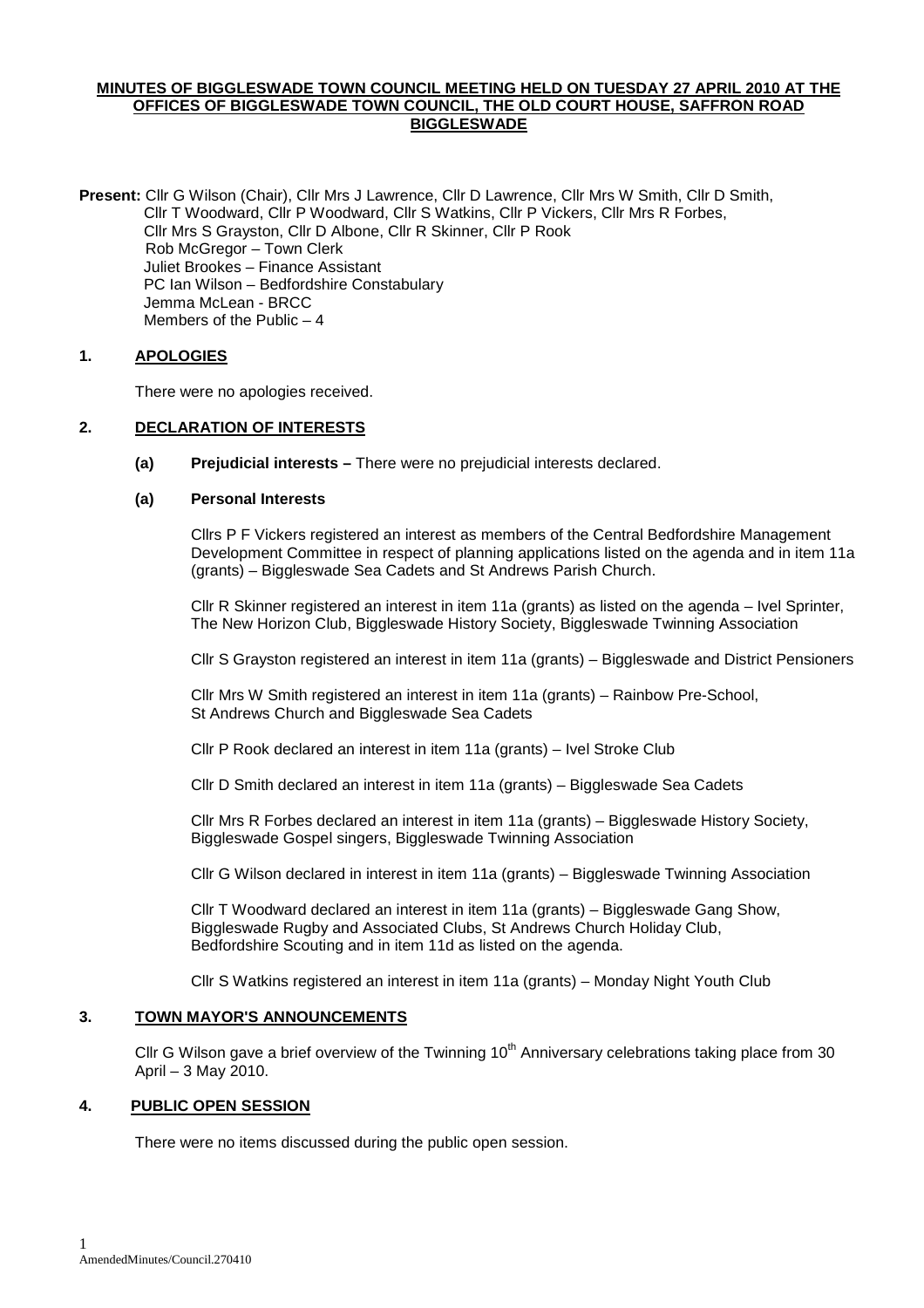## **5. BEDFORDSHIRE CONSTABULARY**

PC Ian Wilson ran through the crime figures for March and advised that they can be viewed on the website.

There had been an increase in burglaries, although one man had been remanded and sent back to prison, and it is thought that he was connected with these burglaries.

Someone has been stabbed with a sharp object in the neck, near Lincoln Crescent and the CID is investigating.

Theft from motor vehicles had increased slightly, and anti-social behaviour had also increased slightly with the lighter nights. There had been some nuisance motor bikes, with a few bikes being seized.

The next Community Safety Forum Meeting is due to be held on18 May. In regards to Dan Albone Car Park, the priority from the last 2 meetings was a long term deterrent for the anti-social activities and the Police are doing all they can.

Cllr G Wilson asked if there had been any progress from the Cricket Club patrol. PC Wilson said that the patrols hadn't seen any youths, just lots of litter and bottles.

Cllr Wilson said that he is appalled that 'Pizza Town' alcohol licence has been approved by the Police and Licensing authorities. PC Wilson replied that there is no evidence to not approve, it is only with purchase of an order.

Cllr Mrs W Smith asked if there are no yellow lines or parking restrictions, such as in Eagle Farm Road, can the police do anything about ad-hoc parking. PC Wilson replied the police can only do something if the parking causes a hazard, such as parking a bend obscuring visibility.

Cllr Jane Lawrence told PC Wilson about cars speeding and overtaking in Shortmead Street, particularly a small hatchback. PC Wilson said he will carry out checks in the area.

### **6. INVITED SPEAKER- Jemma McLean - BRCC**

Jemma updated Town Council on the Town Plan Action Plan and has provided a copy of the  $3<sup>rd</sup>$  draft for Councillors to discuss.

It was **RESOLVED** to discuss the Town Plan Action Plan in more detail at a scheduled meeting.

#### **7. MINUTES OF MEETINGS**

- **a.** Members received and adopted Minutes of the Council meeting held on 23 March 2010 at the Offices of Biggleswade Town Council, The Old Court House, Saffron Road, Biggleswade.
- **b.** Members received and adopted Minutes of the Finance and General Purpose meeting held on 23 March 2010 at the Offices of Biggleswade Town Council, The Old Court House, Saffron Road, Biggleswade.
- **c.** Members received and adopted Minutes of the Planning meeting held on 13 April 2010 at the offices of Biggleswade Town Council, The Old Court, Saffron Road, Biggleswade.

#### **8. MATTERS ARISING**

- **a.** Minutes of the Council meeting held on 23 March 2010 none
- **b.** Minutes of the Finance and General Purpose meeting held on 23 March 2010 none
- **c.** Minutes of the Planning meeting held on 13 April 2010 none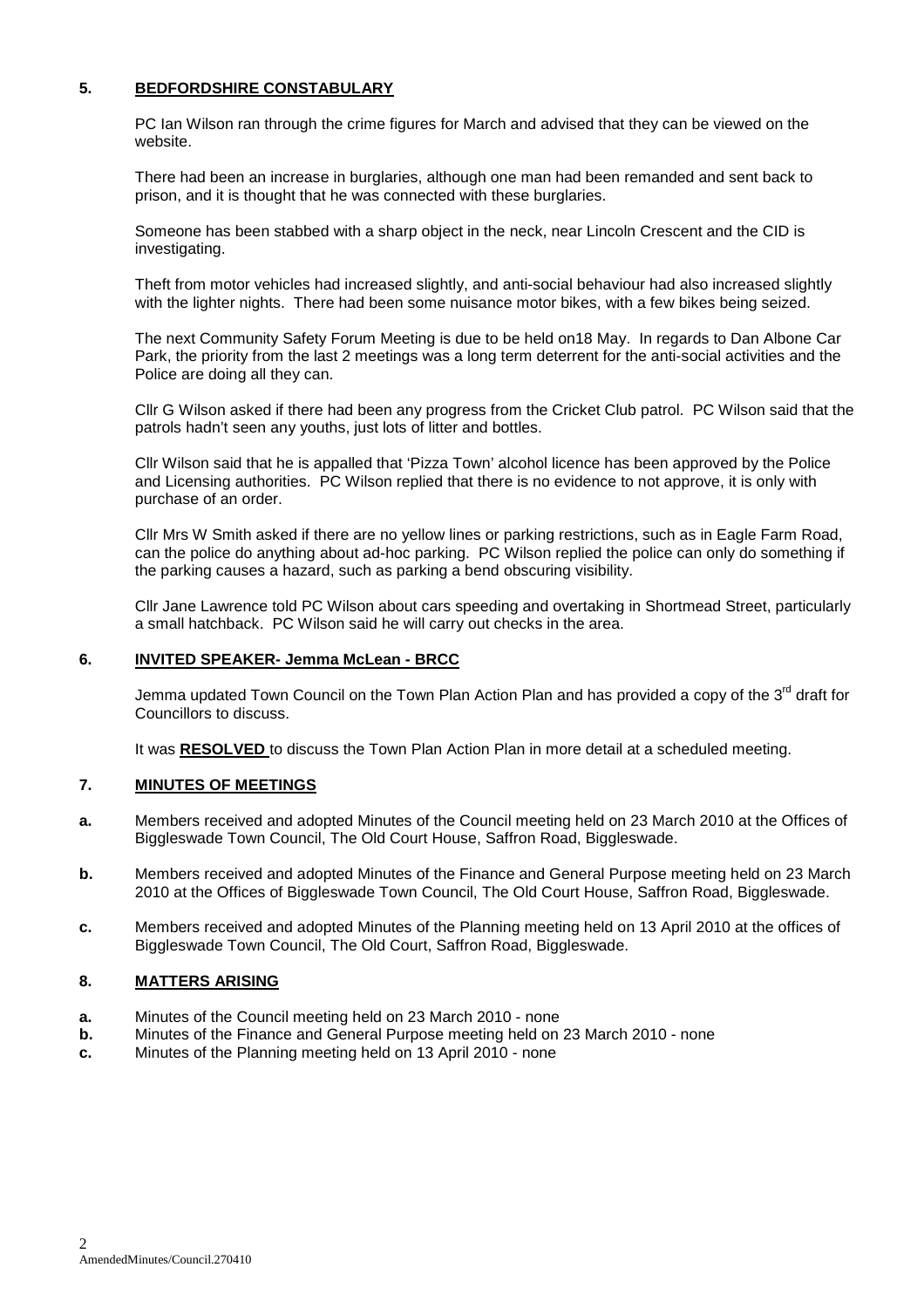## **d. Representation against a Variation of a Premises Licence Application for – Pizza Town, Biggleswade**

Central Bedfordshire Council has acknowledged receipt of Town Council's objection to the above Variation of a Premises Licence Application and to inform that the objection does not meet the required criteria.

The Police have stipulated certain conditions be attached to the licence and the applicant has agreed to these. A copy is attached to this agenda.

 Cllr D Albone pointed out to Members that the letter from CBC states that Town Council are not allowed to object as a Council, only on behalf of another group, and that should be taken into account for future applications of this nature.

### **9. PLANNING APPLICATIONS**

### **a. CB/10/01210/ADV – 41 High Street, Biggleswade.**

Advertisement Consent: 1 x Internally illuminated folded aluminium fascia with fret cut text & logo (only edges of text & logo illuminated) 1 x Internally illuminated folded aluminium projecting sign with fret cut text & logo (only edges of text & logo illuminated).

It was **RESOLVED** that the Town Council **OBJECT** to this application as they do not allow internally illuminated signs in Biggleswade.

### **10. ACCOUNTS**

#### **a. Financial Administration**

Members received and adopted the following accounts:

- i. Detailed Balance Sheet to 31 March 2010
- ii. Summary of Income & Expenditure.
- iii. Current Bank Account, receipts and payments to 31 March 2010

## **11. ITEMS FOR CONSIDERATION**

# **a. Grants/Donations**

i. Members considered applications for Community Grants and it was **RESOLVED** that the following grants be made:

| 1.  | <b>Biggleswade Amateur Theatrical Society</b>           | £250 |
|-----|---------------------------------------------------------|------|
| 2.  | Bedfordshire Pilgrims (22 <sup>nd</sup> World Jamboree) | £300 |
| 3.  | <b>Biggleswade Sea Cadets</b>                           | £300 |
| 4.  | <b>Mayflower Social Centre</b>                          | £250 |
| 5.  | St Andrews Church Holiday Club                          | £250 |
| 6.  | <b>Biggleswade United Youth Football Club</b>           | NIL. |
| 7.  | 7 <sup>th</sup> Biggleswade Brownies Pack               | £200 |
| 8.  | 4 <sup>th</sup> Biggleswade Brownies Pack               | £200 |
| 9.  | Monday Youth Club                                       | £300 |
| 10. | East Beds Concert Band                                  | £300 |
| 11. | <b>Ivel Stroke Club</b>                                 | £200 |
| 12. | Friends of Abbotsbury                                   | £250 |
| 13. | Keech Hospice Care for Adults and Children              | £500 |
| 14. | Biggleswade Rugby & Associated Clubs                    | £250 |
| 15. | Bedfordshire Scouting (Chelsea Duffin)                  | £100 |
| 16. | Vitalise                                                | £250 |
| 17. | Mid Bed Citizen Advice Bureau                           | NIL. |
| 18. | <b>Kestrel Archery Club</b>                             | £200 |
| 19. | Youth @ BPC (Biggleswade Pentecostal Church)            | £180 |
| 20. | <b>Biggleswade History Society</b>                      | £150 |
|     |                                                         |      |

3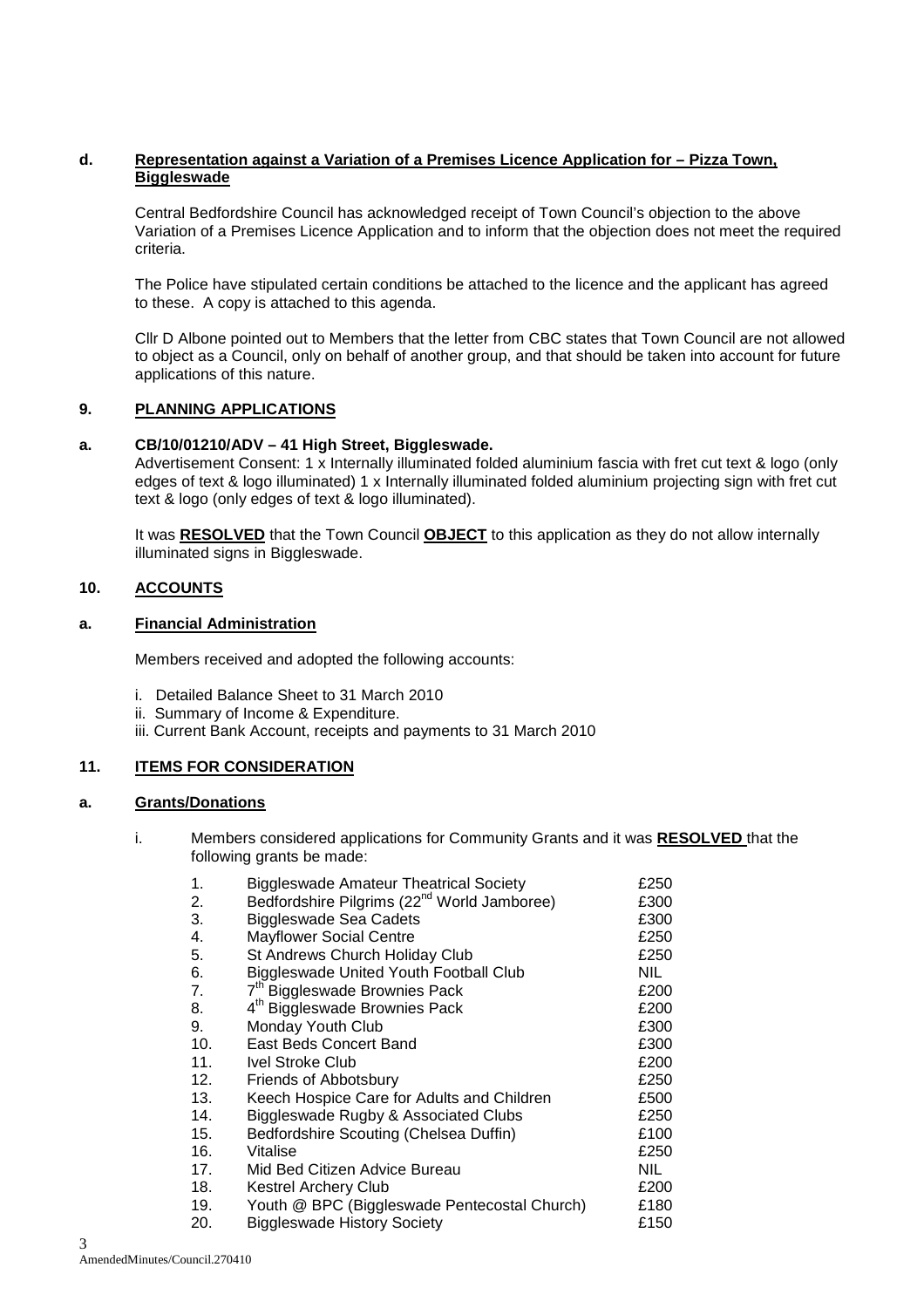| 21. | Biggleswade Library                              | £250       |
|-----|--------------------------------------------------|------------|
| 22. | 3 <sup>rd</sup> Biggleswade (Methodist) Brownies | £100       |
| 23. | <b>Biggleswade Gospel Singers</b>                | £150       |
| 24. | Biggleswade & District Handicapped Swimming Club | £300       |
| 25. | <b>Biggleswade Sports</b>                        | £300       |
| 26. | Brigham Pre-School and the Den                   | £400       |
| 27. | <b>Biggleswade &amp; District Pensioners</b>     | £200       |
| 28. | Link-a-ride                                      | £250       |
| 29. | Biggleswade First Aid Club                       | £325       |
| 30. | <b>Biggles FM</b>                                | £600       |
| 31. | The New Horizon Club                             | £200       |
| 32. | <b>Biggleswade Gang Show</b>                     | £300       |
| 33. | <b>Biggleswade Twinning Association</b>          | <b>NIL</b> |
| 34. | Rainbow Pre-School                               | £500       |
| 35. | <b>St Andrews Church</b>                         | £250       |
| 36. | Mars Cub Pack                                    | £200       |

ii Members considered a request from Biggleswade Town Cricket Club asking Council to sponsor match balls as in previous years at a cost of £10 per game.

It was **RESOLVED** that Council would sponsor 5 match balls at a cost of £10 per game.

### **b. Skills Event in Biggleswade**

Central Bedfordshire Council is enquiring if the Town Council would hold a skills event in Biggleswade. Town Council would have to find a venue, provide food for exhibitors, set the venue up on the day, be present on the day, and carry out all the administration and advertising for the event. CBC would offer up to £2,000 to cover the event.

It was **RESOLVED** that Central Bedfordshire Council should oversee this event.

## **c. Letter from a resident of Eagle Farm Road, Biggleswade**

Members considered a letter from an Eagle Farm Road resident to complain about the ongoing and increasing problem of cars parking on the road when the football pitches are in use at the weekends.

 On Saturday 27 March vehicles were parked along the entire length of the road, the only gaps were where there are dropped kerbs and each of those parked vehicles were infringing on their extremities. The gentleman had a delivery of slate due that day, but no delivery point was available, and has therefore has had to reschedule for another time.

The resident has attended Council meetings when the pitches have been discussed, and residents were assured that no extra vehicular traffic would be caused by these facilities as access and parking is on the far side of the pitches where the changing rooms are situated.

A copy is attached to this agenda for Members to consider the problems experienced by the residents of Eagle Farm Road.

It was **RESOLVED** that Town Council take no further action, but that a letter be written to re-iterate the measures that have been taken to try to alleviate the problems.

### **d. Application to fell one Sycamore tree at 7 Mill Close, Biggleswade**

Members considered correspondence has been received from Central Bedfordshire Council to inform Council that they have received an application to fell one Sycamore tree at 7 Mill Close, as it is causing excessive shading to the house and potential problems to drains. The property is within the Biggleswade Conservation Area.

It was **RESOLVED** that Town Council raise **NO OBJECTION** to this request.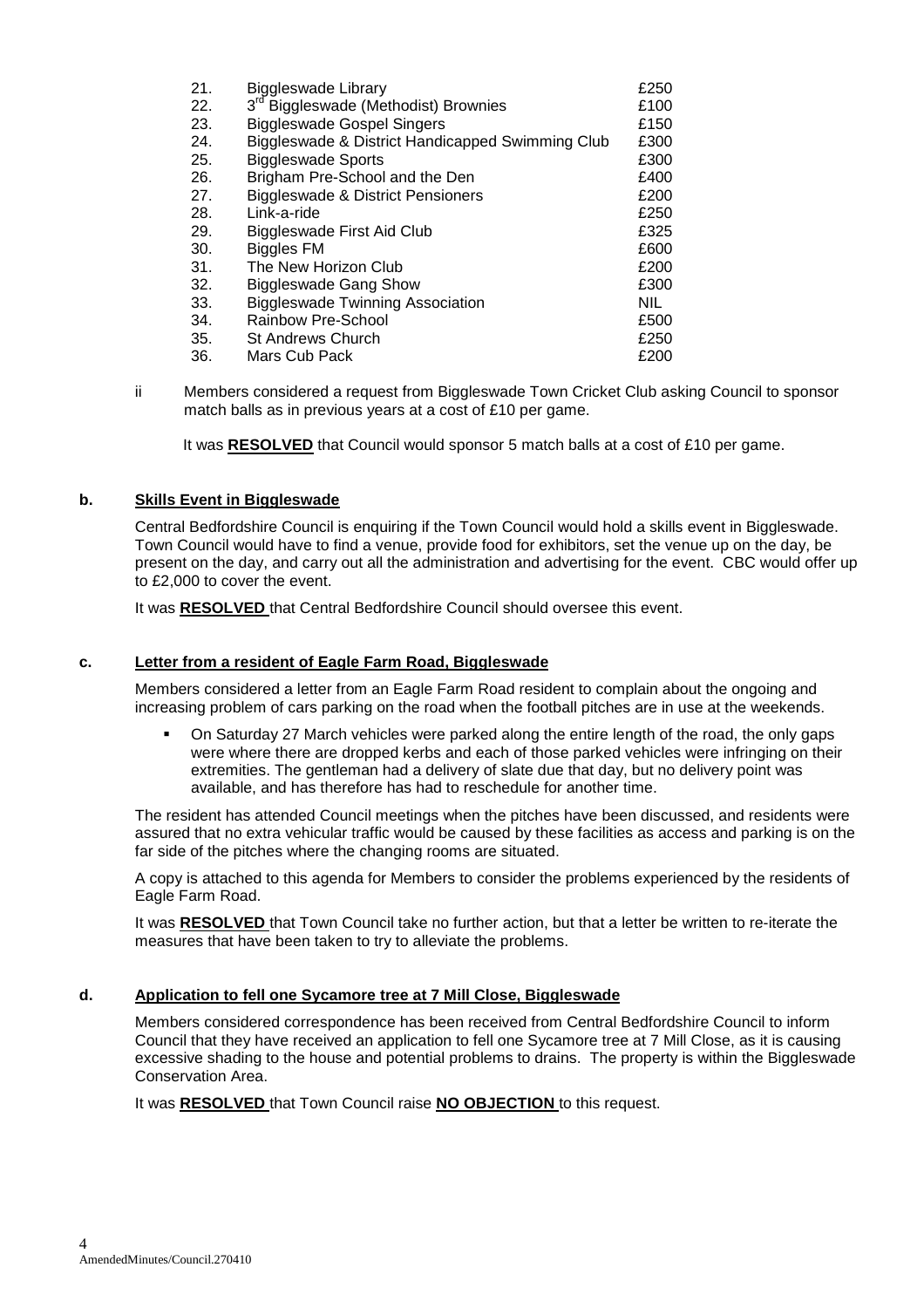## **e. Request for an automatic barrier on Dan Albone car park**

 Town Council has received a petition from the residents of Royal Oak Close requesting that an automatic barrier be installed at Dan Albone car park.

 Over the last couple of years the anti-social behaviour has become a lot worse. While the police are helping as best they can, a preventative measure is needed.

The issues are as follows:

- Dangerous driving, cars driving without headlights at night, donuts
- Speed of cars entering and leaving the car park
- A big increase in the amount of litter
- General noise, e.g. music, shouting, beeping, skidding, revving up late into the night

A copy of the petition and covering letter are attached to this agenda.

It was RESOLVED that as the land is owned by the Fen Reeves, there is nothing Town Council can do.

It is licensed as a 24hrs car park, but Council has applied for the Alcohol Free Zone to be extended.

The matter should be referred to PC Ian Wilson as it is a Police matter.

#### **f. Request from Cozy Tours**

 Cozy Tours has written to Town Council to ask if they could promote their business by way of exhibiting a 14 metre long Tour Coach, which is the pride of the fleet, in the Market Square on a Saturday for a few hours. They will be displaying all their destinations and giving out brochures.

 It was **RESOLVED** to **REFUSE** permission for this request, as it is felt that the size of the coach is impractical and would be far too large to display in the Market Square.

#### **g. Request for an Italian Market**

Simon Faro, Director of Italia in Piazza, has requested to stage an Italian Market in the Market Square on Friday 9 July 2010.

It was **RESOLVED** that this request be granted.

### **h. The Fen Reeves of Biggleswade Common**

 The Annual General Meeting of the Common Right Holders of Biggleswade Common will be held at 6 Bedford Road, Sandy, Bedfordshire on Wednesday 2 June 2010 at 5.30pm. Members are invited to attend and vote and must be registered with Central Bedfordshire Council Orders and Commons, PO Box 1395, Bedford MK42 5AN and on The Fen Reeves Register currently held by the Head Reeve.

 It was **RESOLVED** that the Town Clerk, Cllr D Lawrence and Cllr G Wilson attend this Annual General Meeting on 2 June 2010.

### **i. Request from a Biggleswade resident for signs to be erected at Kitelands Recreation ground**

 Correspondence was received from a resident of St Margarets Gardens, to voice concerns about the number of people who exercise their dogs, at the above recreation ground, off their leads. She has seen as many as 7 dogs, some large, all running after a ball together, and is concerned about what would happen if there were to be children or an older person nearby. Some older residents will not walk in the park because of the dogs.

 She is requesting that signs be erected at each of the three entrances to the park, to state that 'Dogs must be kept on leads', as this is meant to be a children's recreation ground.

It was **RESOLVED** that 3 signs be erected.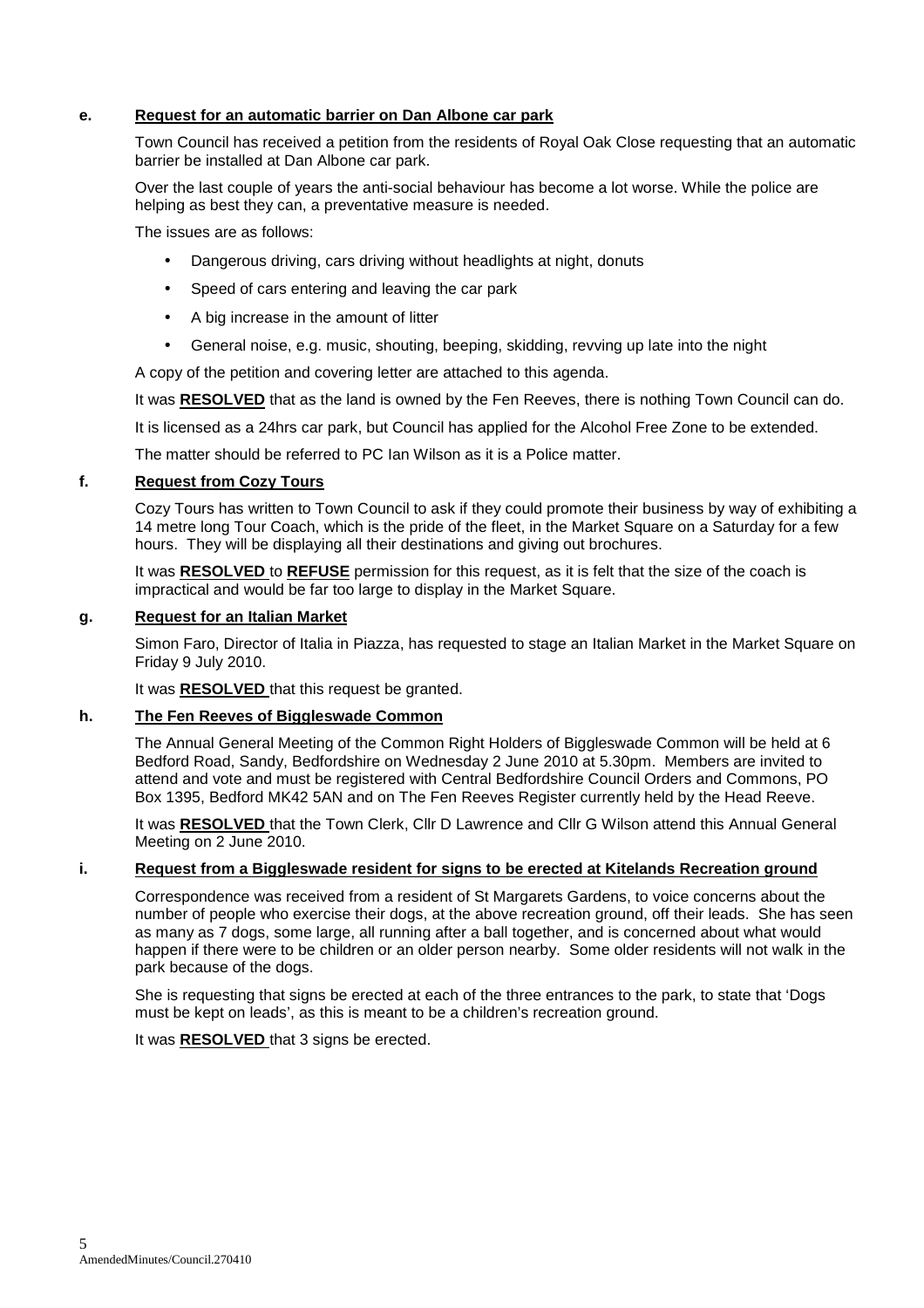## **j. Site Allocations Development Plan Document (DPD) publication of further information**

 The draft version of the above document was published for consultation earlier this year and Central Bedfordshire Council has now informed Council that two further supporting documents are now being published:

- 1. Habitats Regulation Assessment Screening Report
- 2. Updated Site Allocations Technical Document

The DPD itself has not changed and it is only these two supporting documents that are being discussed.

The documents can be viewed at www.centralbedfordshire.gov.uk and at www.talktocentralbedfordshire.co.uk. A hard copy is available in Town Council offices for Members to view

It was **RESOLVED** that this be noted.

### **k. Pavement repairs in Biggleswade**

Paul Joyce from Highways has advised that although Town Council will not be receiving any Parish Partnership monies, Highways Dept have been given £26,000 to repair pavements within the boundaries of Biggleswade, and Members were asked to consider how best the monies should be spent.

It was **RESOLVED** that the Town Clerk would contact Highways to inform them of the priority listing for pavement repairs in Biggleswade, which is as follows:

- 1. Holme Crescent
- 2. Church Street
- 3. Hitchin Street, passed traffic lights up to Windmill View both sides
- 4. Blunham Road
- 5. Coopers Close.

### **12. ITEMS FOR INFORMATION**

#### **a. Update Report – Sunnyside and Hitchmead Schools**

Cllr Mrs Sheila Grayston has supplied an Update Report on Sunnyside and Hitchmead Schools, and a copy was attached to this agenda for members information.

It was **RESOLVED** that this be noted.

#### **b. Proposed Temporary Road Closure – A6001 Hill Lane, Biggleswade**

Central Bedfordshire Council has received a request for a temporary road closure at the above location to enable surfacing work to be carried out in safety.

The closure is expected to take place on 3 nights from Monday 10 to Thursday 13 May 2010 between 2000hrs and 0600hrs. Access may be allowed from time to time according to local signing.

It was **RESOLVED** that this be noted.

#### **c. Street Watch, Bedfordshire**

Bedfordshire Police has written to Town Council informing of the launch of several Street Watch Schemes in Central Bedfordshire in the near future.

Street Watch has already been successfully implemented in Hampshire and is currently being trialled in a number of other Police Forces. Bedfordshire Police have indentified 8 initial sites within the Central Bedfordshire are and have plans in place to expand the number of schemes later this year.

It was **RESOLVED** that this be noted.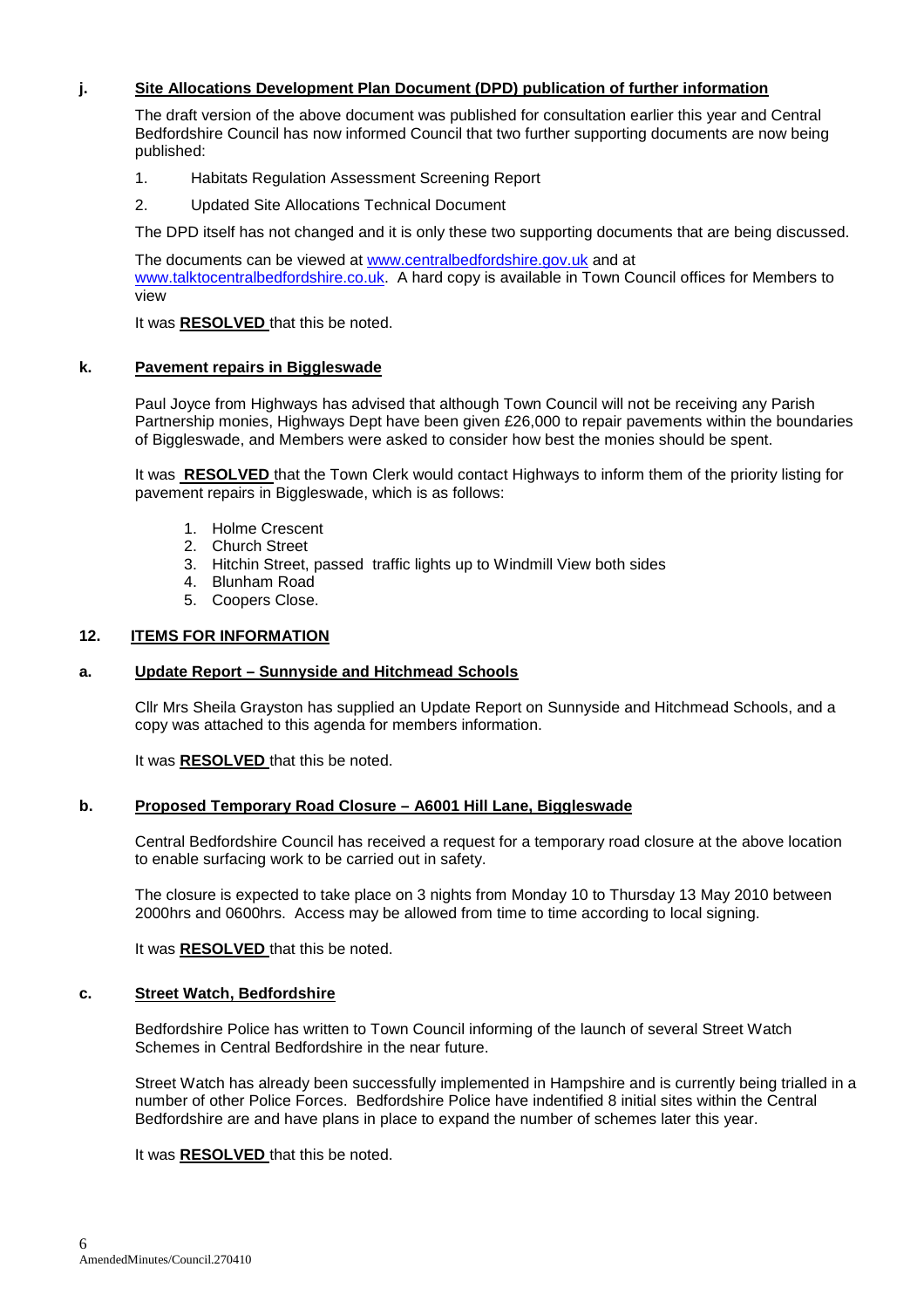## **d. Part of Bridleway no 11 – Public Path Diversion 2009**

Correspondence has been received from Central Bedfordshire Council to inform of a Public Path Diversion Order 2009 for part of bridleway no 11. The notice will appear in the Chronicle and a copy is attached to this agenda.

It was **RESOLVED** that this be noted.

### **e. Waiting Restrictions and Street Parking Places – Dells Lane, Mead End, Broadmead and Coppice Mead**

Central Bedfordshire Council has advised that the above-named Order has been sealed and comes into force on 19 April 2010, and will be published in the Biggleswade Chronicle.

It was **RESOLVED** that this be noted.

#### **f. BEar update**

Town Council has received an update from BEar Communications and a copy is attached to this agenda.

It was **RESOLVED** that this be noted.

### **g. Infrastructure (Applications: Prescribed forms and Procedure) Regulations 2009 Infrastructure Planning (Environmental Impact Assessment) Regulations 2009 Proposed Application by Covanta for a Development Consent for the Rookery South Resource Recovery Facility at Rookery South Pit near Stewartby**

 Central Bedfordshire Council has written to Town Council to advise of the nature of the development proposed by Covanta at Rookery South Pit and the new process through which it will pass to seek to obtain development consent and a copy is attached to this agenda.

It was **RESOLVED** that this be noted.

#### **h. Proposed Temporary Road Closure – Palace Street, Biggleswade**

 Correspondence has been received from Central Bedfordshire Council to advise that they are in receipt of a request for a Temporary Road Closure at the above location to enable reinstatement work to be carried out in safety. The closure is expected to take place on Wednesday 19 May between 0730hrs and 1800hrs. Access may be allowed from time to time according to local signing.

It was **RESOLVED** that this be noted.

#### **i. Biggleswade History Society Newsletter**

Town Council has received a copy of Biggleswade History Society Newsletter for April and a copy is attached to this agenda.

It was **RESOLVED** that this be noted.

#### **13. PUBLIC OPEN SESSION**

 A resident of Royal Oak Close addressed Members to advise that the Police have been informed that the CCTV needs to be located in Shortmead Street to be more effective, and should be monitored.

She said that preventative measures are needed to be in place to help stop the problems the residents are experiencing.

The Town Clerk advised that there is a public bridleway that runs through Dan Albone Car Park, which has to be accessible 24hrs a day.